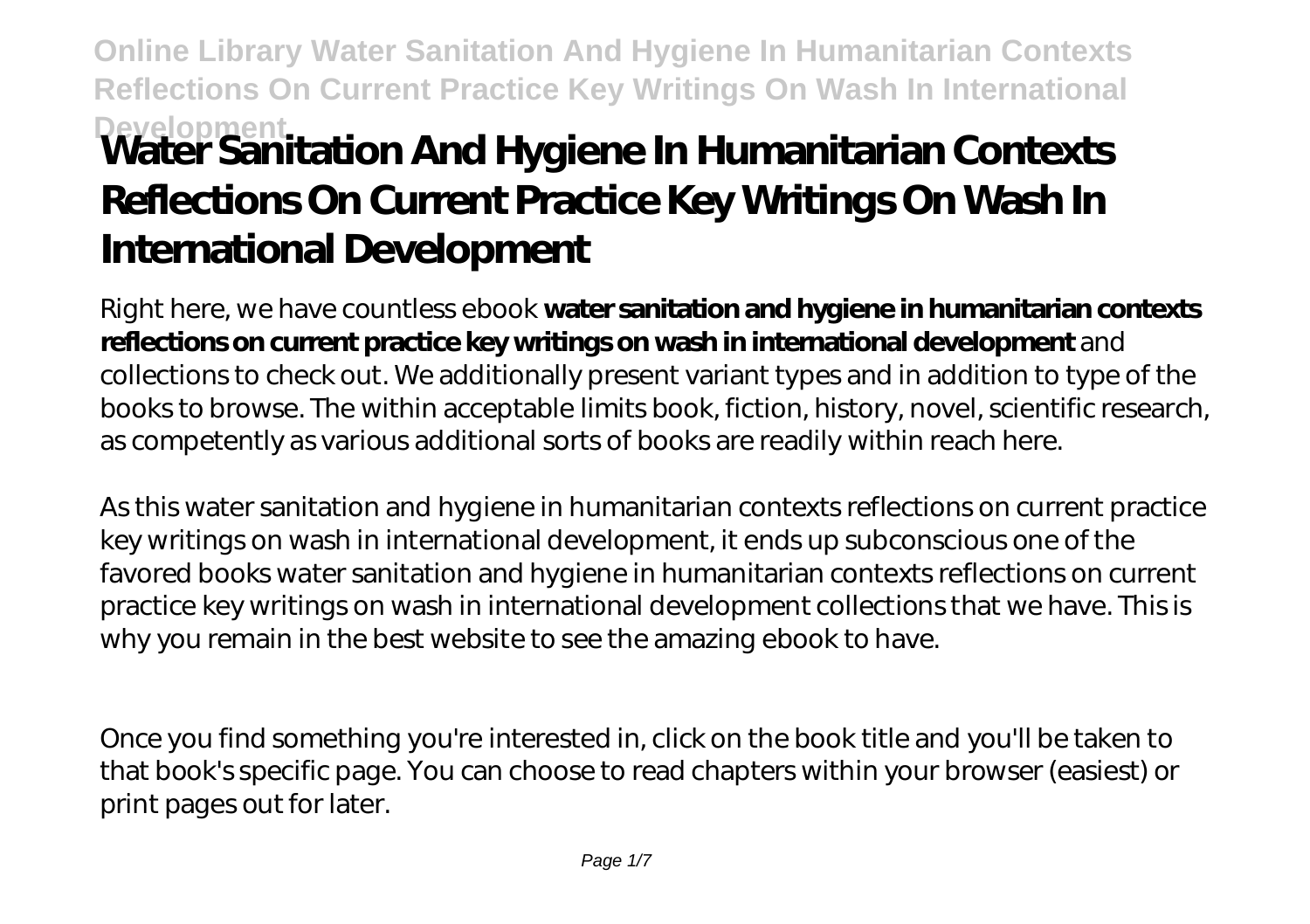**Online Library Water Sanitation And Hygiene In Humanitarian Contexts Reflections On Current Practice Key Writings On Wash In International**

# **Development Global Water, Sanitation, & Hygiene (WASH) | Global Water ...**

This course is targeting anybody in the water and sanitation area including hygiene promoters, WASH project managers, community leaders, NGO staff and employee, government civil servants, students in colleges or universities, unemployed people, proposal writers, programme managers, management and implementation staff, water management committees, community volunteers, health promoters, health ...

# **Implementing Water, Sanitation and Hygiene (WASH)**

SDG Indicator 6.2.1 Safe sanitation and hygiene. Definition: Indicator 6.2.1 is the Proportion of population using (a) safely managed sanitation services and (b) a hand-washing facility with soap and water. This is measured as the share of the population using safely managed sanitation facilities and at least basic handwashing facilities.

## **Water, sanitation and hygiene (WASH)**

Safe water, sanitation and hygiene (collectively known as WASH) are crucial for human health and well-being. Yet, millions of people globally lack adequate WASH services and consequently suffer from or are exposed to a multitude of preventable illnesses. Lack of safe WASH negatively impacts quality ...

# **Water, Sanitation and Hygiene | World Vision International**

Poor sanitation and contaminated water also help transmit diseases, such as cholera, dysentery, hepatitis A, and typhoid. " Closing inequality gaps in the accessibility, quality and Page 2/7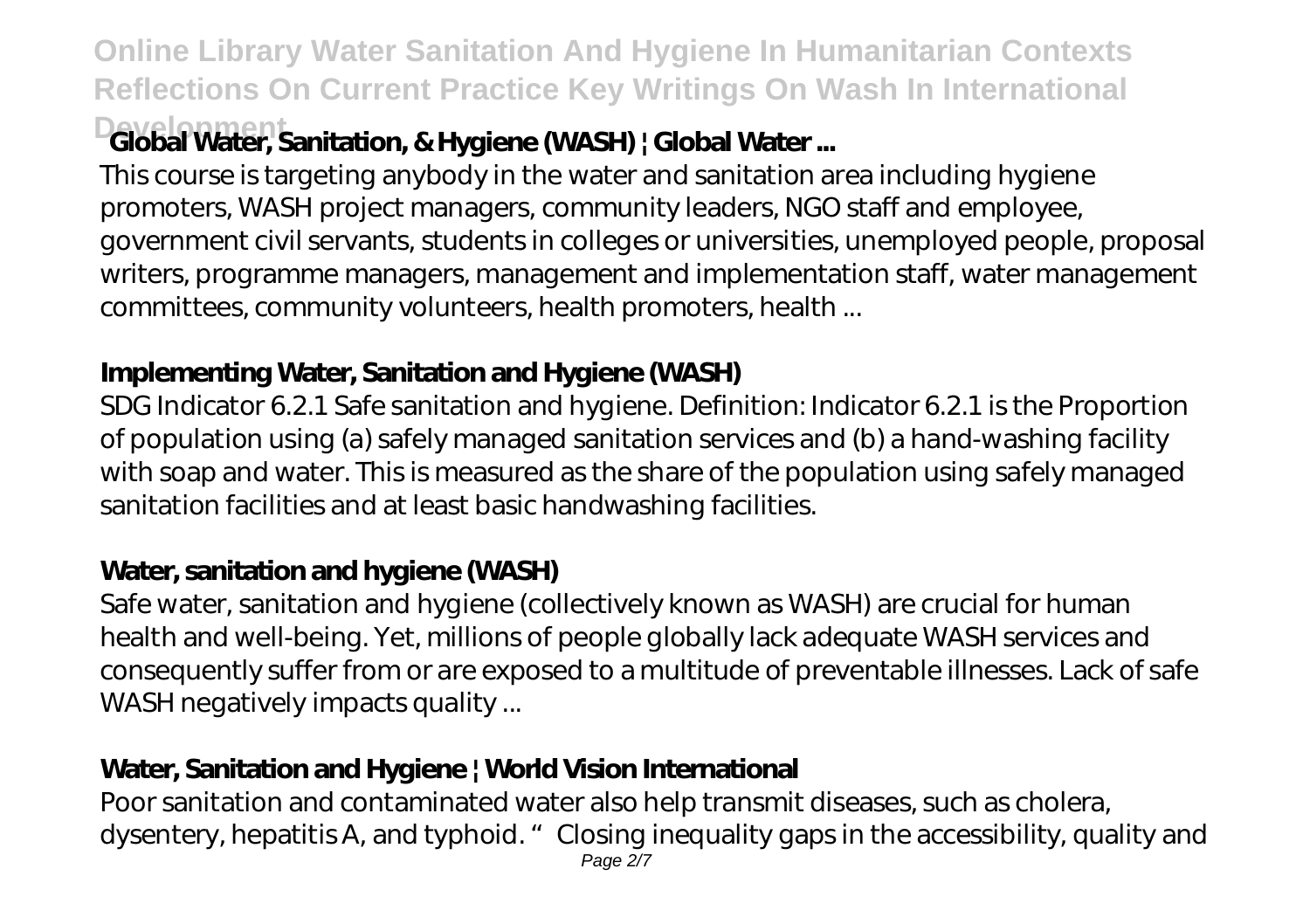**Online Library Water Sanitation And Hygiene In Humanitarian Contexts Reflections On Current Practice Key Writings On Wash In International Dealability of water, sanitation and hygiene should be at the heart of government funding** and planning strategies", Ms. Naylor stressed.

#### **Goal 6: Clean Water and Sanitation - SDG Tracker**

Describe how water emergencies can be managed, including the treatment, storage and handling of drinking water in the home. Module 1. a) Introduction to Water, Sanitation and Hygiene (WASH) b) Water and Sustainable Development . c) Introduction to the Principles and Concepts of Hygiene and Environmental Health . d) Environmental Health Hazards

#### **Water, Sanitation and Hygiene | UN-Water**

Safe drinking-water, sanitation and hygiene are crucial to human health and well-being. Safe WASH is not only a prerequisite to health, but contributes to livelihoods, school attendance and dignity and helps to create resilient communities living in healthy environments.Drinking unsafe water impairs health through illnesses such as diarrhoea, and untreated excreta contaminates groundwaters and ...

#### **Diploma Course in Water Sanitation and Hygiene (WASH)**

Having clean water and sanitation means being able to avoid exposure to countless diseases. Every year, millions of people die from diseases caused by inadequate water supply, sanitation, and hygiene. Other than pneumonia, diarrhea is the main cause of death in children under age 5.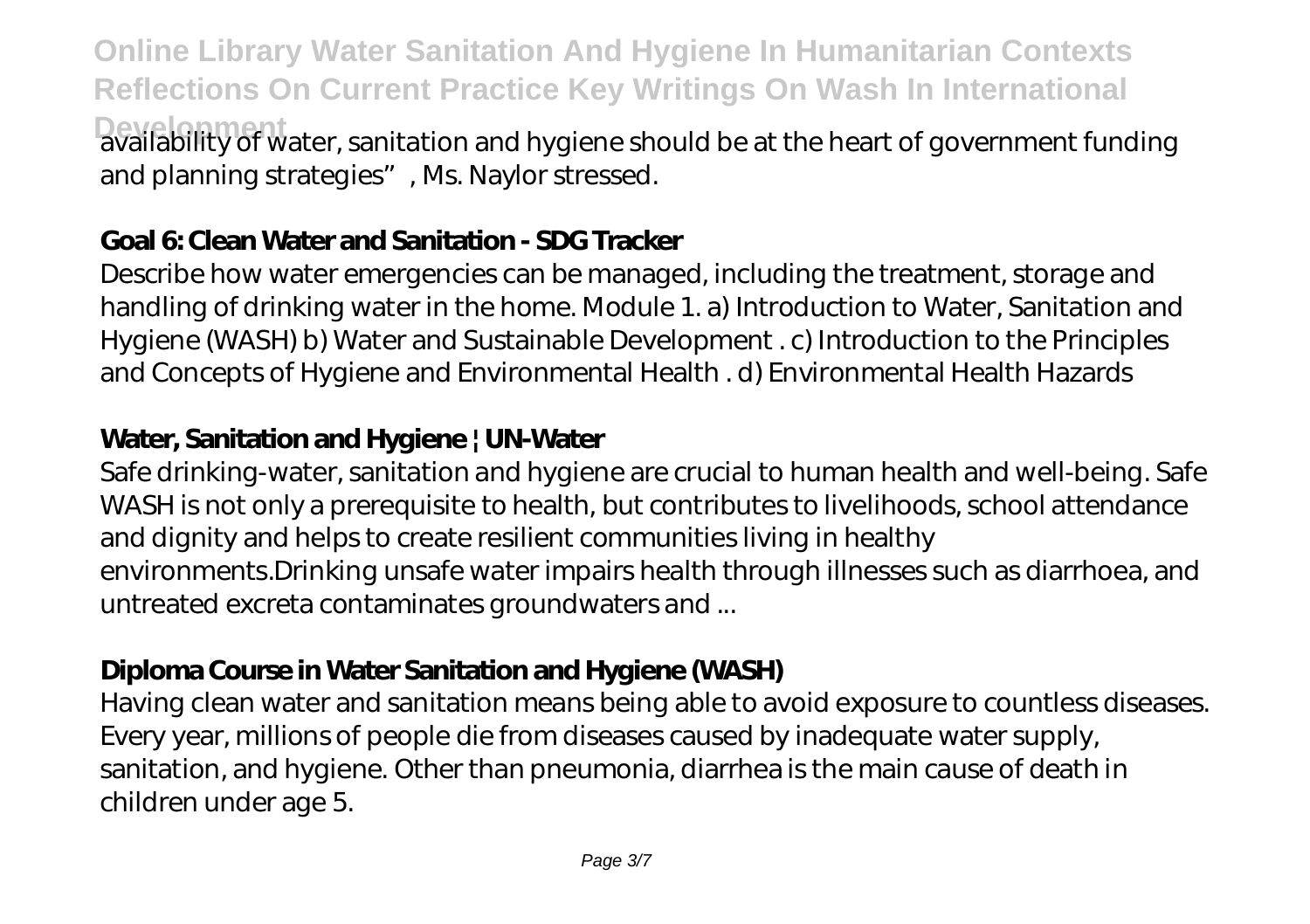**Online Library Water Sanitation And Hygiene In Humanitarian Contexts Reflections On Current Practice Key Writings On Wash In International Development Water, Sanitation and Hygiene (WASH)**

UNICEF' swater, sanitation and hygiene (WASH) team works in over 100 countries worldwide to improve water and sanitation services, as well as basic hygiene practices. Last year, UNICEF's efforts provided nearly 14 million people with clean water and over 11 million with basic toilets.

# **Water Sanitation And Hygiene In**

The benefits of having access to an improved drinking water source can only be fully realized when there is also access to improved sanitation and adherence to good hygiene practices. Beyond the immediate, obvious advantages of people being hydrated and healthier, access to water, sanitation and hygiene – known collectively as WASH – has profound wider socioeconomic impacts, particularly ...

## **WHO | Water, sanitation, hygiene and health**

WASH is the collective term for Water, Sanitation and Hygiene. Due to their interdependent nature, these three core issues are grouped together to represent a growing sector. While each a separate field of work, each is dependent on the presence of the other. For example, ...

## **Why Clean Water, Sanitation And Hygiene Are So Important**

Our Water, Sanitation & Hygiene strategy is led by Brian Arbogast and is part of the Page  $4/7$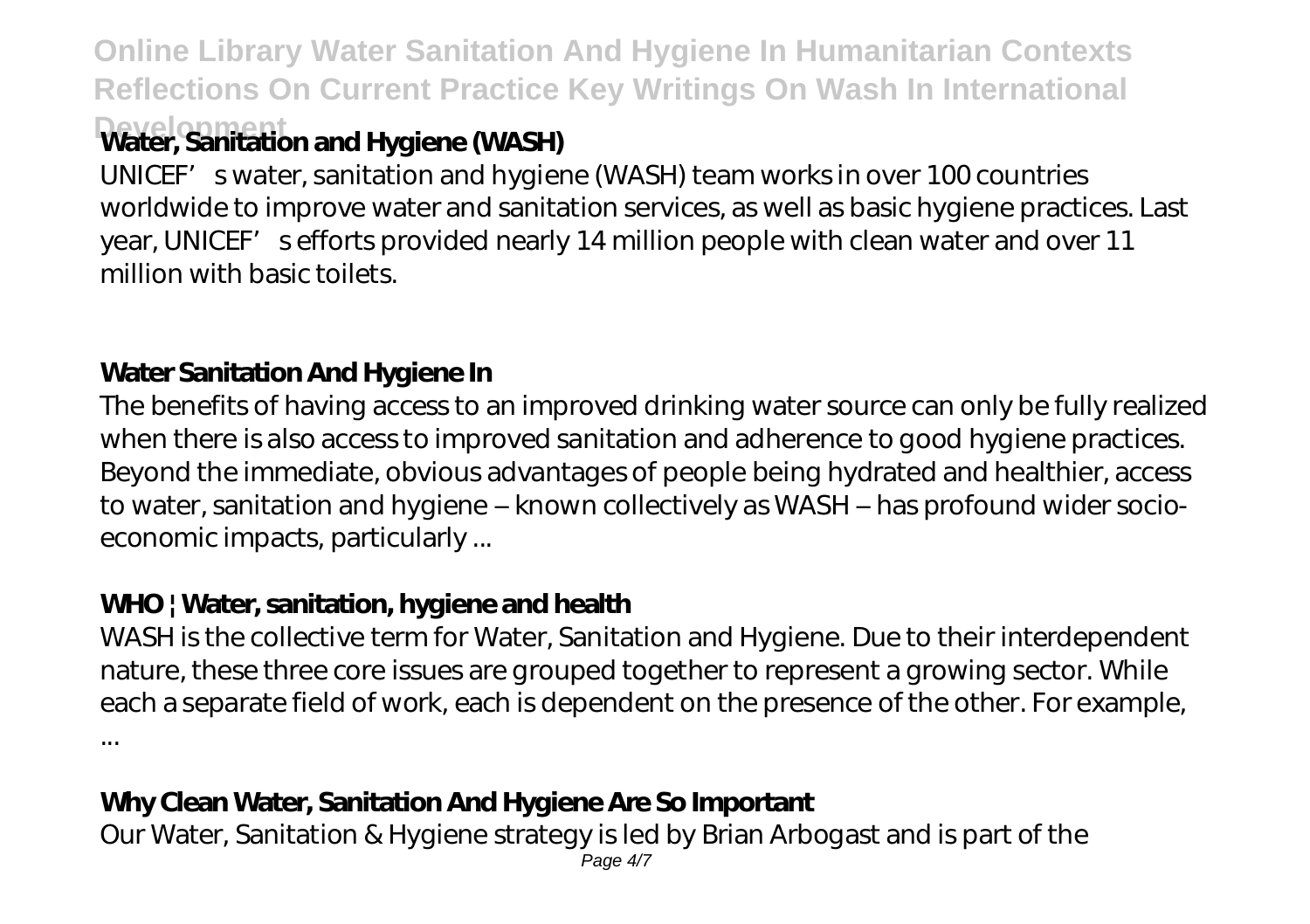**Online Library Water Sanitation And Hygiene In Humanitarian Contexts Reflections On Current Practice Key Writings On Wash In International Development** foundation's Global Growth & Opportunity Division. down. Unsafe sanitation is a massive problem that is becoming more urgent as our global population increases and trends like water scarcity and urbanization intensify.

#### **Water, Sanitation & Hygiene - Bill & Melinda Gates Foundation**

Water, Sanitation, and Hygiene in Healthcare Facilities CDC Works with Global Partners to End Cholera Global access to safe water, adequate sanitation, and proper hygiene education can reduce illness and death from disease, leading to improved health, poverty reduction, and socio-economic development.

#### **WASH - Wikipedia**

Hygiene refers to behaviors that can improve cleanliness and lead to good health, such as frequent hand washing, face washing, and bathing with soap and water.In many areas of the world, practicing personal hygiene etiquette is difficult due to lack of clean water and soap.Many diseases can be spread if the hands, face, or body are not washed appropriately at key times.

#### **Water, Sanitation and Hygiene - Water and Waste Management**

WASH (or Watsan, WaSH) is an acronym that stands for "water, sanitation and hygiene".Universal, affordable and sustainable access to WASH is a key public health issue within international development and is the focus of the first two targets of Sustainable Development Goal 6 (SDG 6). Targets 6.1 and 6.2 aim at equitable and accessible water and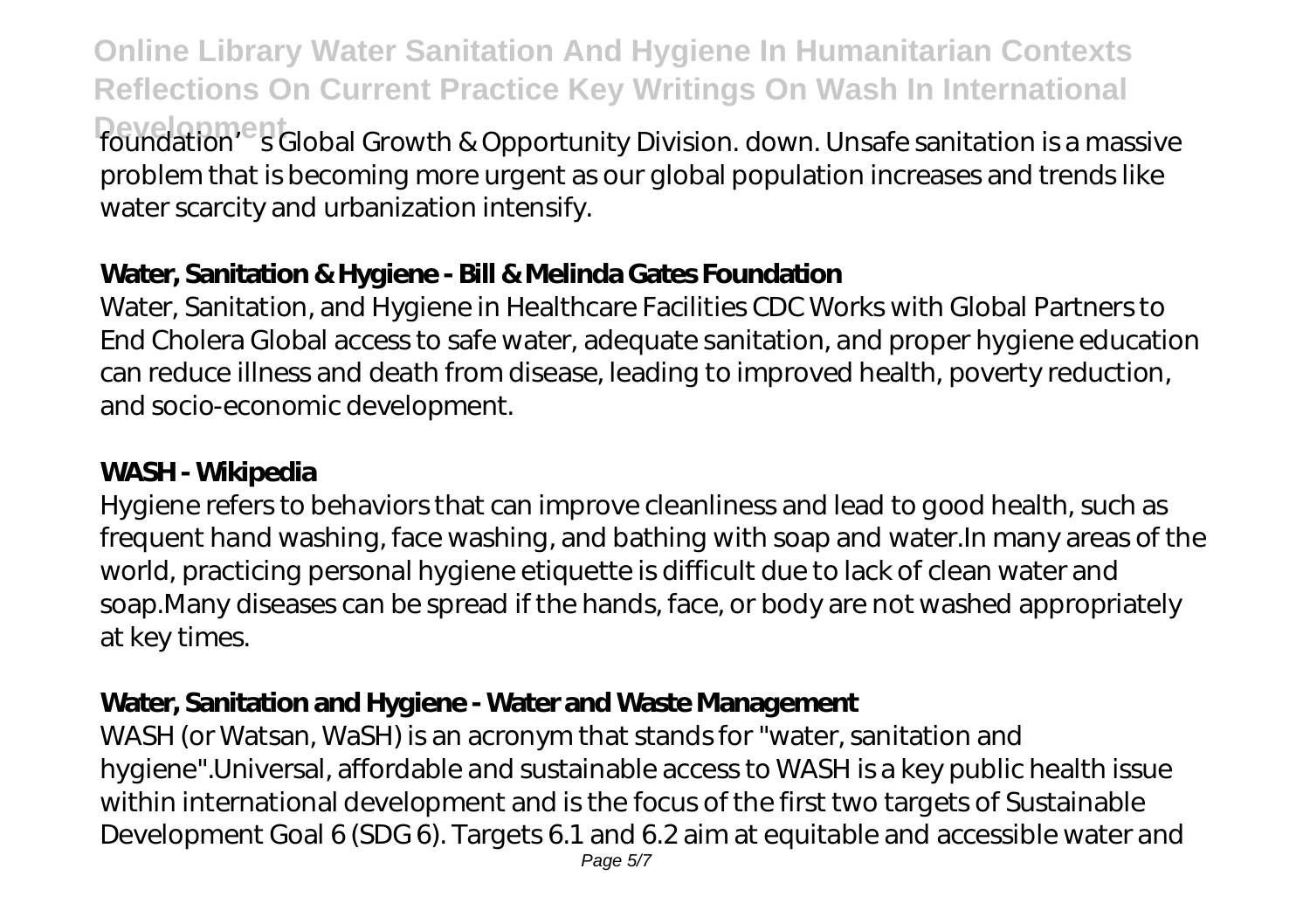**Online Library Water Sanitation And Hygiene In Humanitarian Contexts Reflections On Current Practice Key Writings On Wash In International Development** sanitation for all.

#### **Water, Sanitation & Environmentally-related Hygiene ...**

But for hundreds of millions of others, water, sanitation and hygiene are constant sources of stress and illness. The quality of water, sanitation and hygiene in a person' slife is directly correlated to poverty, as it is usually joined by lack of education, lack of opportunity and gender inequality.

#### **About WASH | Water, Sanitation and Hygiene | UNICEF**

Water, Sanitation and Hygiene Guidelines 1. Introduction Clean drinking water and hygiene are essential factors of health, yet 800 million people worldwide continue to live without access to drinking water and 2.6 billion without sanitary facilities. These deficiencies account for 80 per cent of illnesses in developing countries.

# **Tapping the Benefits of Clean Water, Sanitation, and Hygiene**

Water Sanitation and Hygiene. Next to air, water is the molecule most needed for our survival. Water has played a part in our most important religions, mythologies, and sacraments. The Vedic deity, Varuna, and the Greek god, Poseidon, are just a few of the gods associated with water or the sea. Each culture has rituals associated with water.

# **UNICEF - Water, Sanitation and Hygiene**

Implementing Water, Sanitation and Hygiene (WASH) Information brief The target builds on Page 6/7